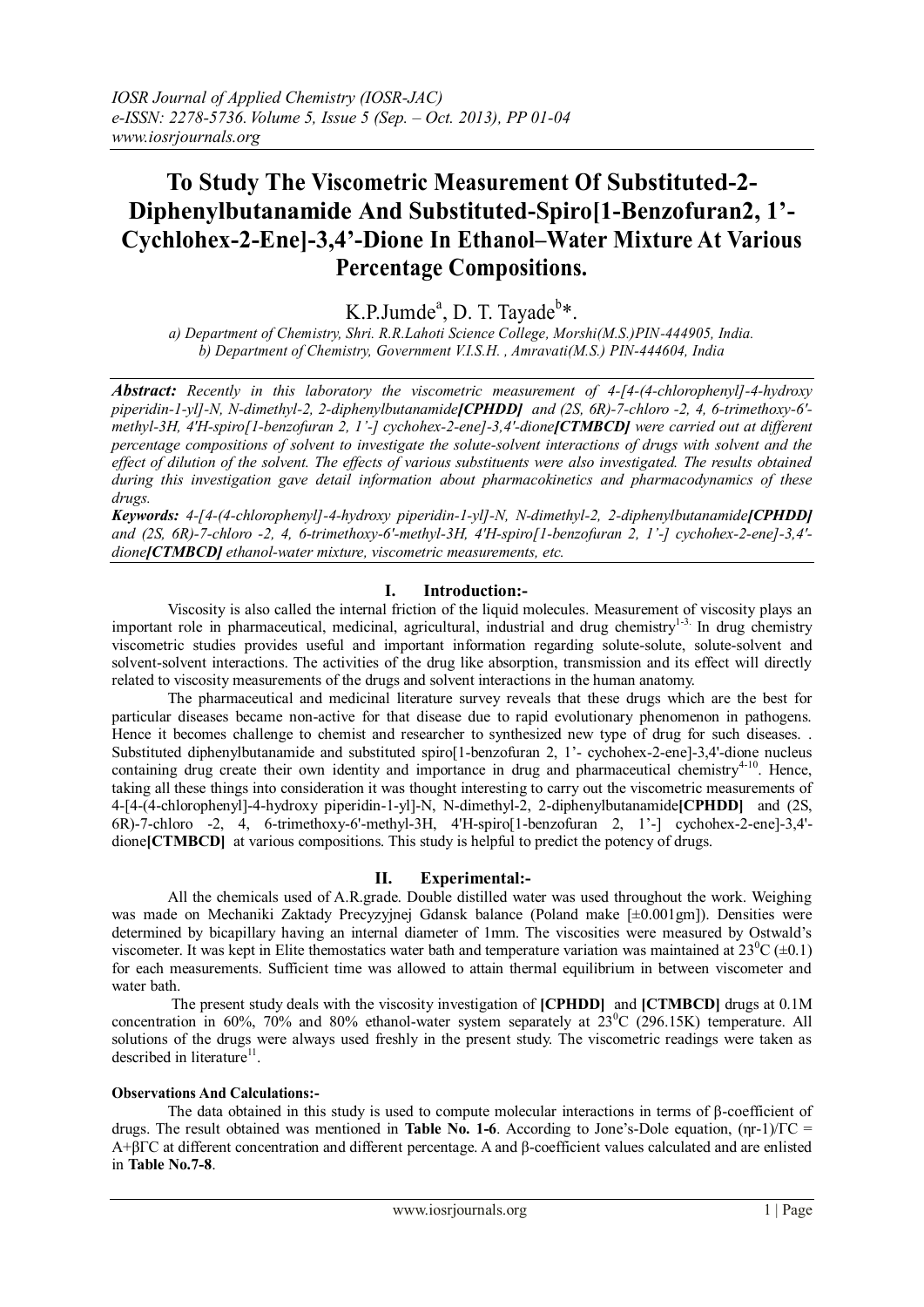# A] For Drug **[CPHDD]**

| <b>TABLE 1 - VISCOSITY MEASUREMENTS AT DIFFERENT OF LIGAND CONCENTRATION</b>   |                            |                     |                |                                                   |                |                                    |                                               |  |  |  |  |
|--------------------------------------------------------------------------------|----------------------------|---------------------|----------------|---------------------------------------------------|----------------|------------------------------------|-----------------------------------------------|--|--|--|--|
| DETERMINATION OF RELATIVE AND SPECIFIC VISCOSITIES AT DIFFERENT CONCENTRATIONS |                            |                     |                |                                                   |                |                                    |                                               |  |  |  |  |
| <b>AND TEMPERATURE</b>                                                         |                            |                     |                |                                                   |                |                                    |                                               |  |  |  |  |
|                                                                                | <b>SYSTEM:DRUG [CPHDD]</b> |                     |                | <b>MEDIUM - 60% ETHANOL-WATER</b>                 |                |                                    |                                               |  |  |  |  |
| Temp<br>$T (^{\circ}C)$                                                        | Conc.<br>C(M)              | $\sqrt{\mathbf{C}}$ | Time<br>(sec.) | <b>Density</b><br>$\rho x 10^3$<br>$(kg.cm^{-3})$ | $\eta_{\rm r}$ | $\eta_{\rm so} = \eta_{\rm r} - 1$ | $(\eta_r - 1)/\sqrt{C}$<br>(pa <sub>s</sub> ) |  |  |  |  |
|                                                                                | 0.100                      | 0.31616             | 415.08         | 1.03405                                           | 1.7115         | 0.7115                             | 2.25088                                       |  |  |  |  |
| 23                                                                             | 0.075                      | 0.27379             | 411.47         | 1.03094                                           | 1.6915         | 0.6915                             | 2.52607                                       |  |  |  |  |
|                                                                                | 0.050                      | 0.23657             | 396.77         | 1.02394                                           | 1.6200         | 0.6200                             | 2.62122                                       |  |  |  |  |
|                                                                                | 0.025                      | 0.20487             | 383.37         | 1.02264                                           | 1.5633         | 0.5633                             | 2.75005                                       |  |  |  |  |

**TABLE 2 - VISCOSITY MEASUREMENTS AT DIFFERENT CONCENTRATION OF DRUG DETERMINATION OF RELATIVE AND SPECIFIC VISCOSITIES AT DIFFERENT CONCENTRATIONS AND TEMPERATURE**

| <b>SYSTEM:DRUG [CPHDD]</b> |               |                     |                | <b>MEDIUM - 70% ETHANOL-WATER</b>                 |        |                                      |                                           |  |  |
|----------------------------|---------------|---------------------|----------------|---------------------------------------------------|--------|--------------------------------------|-------------------------------------------|--|--|
| Temp<br>T(C)               | Conc.<br>C(M) | $\sqrt{\mathbf{C}}$ | Time<br>(sec.) | <b>Density</b><br>$\rho x 10^3$<br>$(kg.cm^{-3})$ | ή,     | $\eta_{\rm{sp}} = \eta_{\rm{r}} - 1$ | $(\eta_r-1)/\sqrt{C}$<br>(pa <sub>s</sub> |  |  |
|                            | 0.100         | 0.31616             | 496.54         | 0.0351                                            | .6684  | 0.6684                               | 2.11459                                   |  |  |
|                            | 0.075         | 0.27379             | 482.81         | .0312                                             | .6162  | 0.6162                               | 2.25111                                   |  |  |
| 23                         | 0.050         | 0.23657             | 463.01         | .0259                                             | 1.5418 | 0.5418                               | 2.29076                                   |  |  |
|                            | 0.025         | 0.20487             | 445.72         | .0208                                             | .4770  | 0.4770                               | 2.32896                                   |  |  |

|                         | <b>TABLE 3 - VISCOSITY MEASUREMENTS AT DIFFERENT CONCENTRATION OF DRUG</b><br>DETERMINATION OF RELATIVE AND SPECIFIC VISCOSITIES AT DIFFERENT CONCENTRATIONS AND<br>TEMPERATURE |                     |                |                                                   |                                   |                        |                                 |  |  |
|-------------------------|---------------------------------------------------------------------------------------------------------------------------------------------------------------------------------|---------------------|----------------|---------------------------------------------------|-----------------------------------|------------------------|---------------------------------|--|--|
|                         | <b>SYSTEM:DRUG [CPHDD]</b>                                                                                                                                                      |                     |                |                                                   | <b>MEDIUM - 80% ETHANOL-WATER</b> |                        |                                 |  |  |
| Temp<br>$T (^{\circ}C)$ | Conc.<br>C(M)                                                                                                                                                                   | $\sqrt{\mathbf{C}}$ | Time<br>(sec.) | <b>Density</b><br>$\rho x 10^3$<br>$(kg.cm^{-3})$ | $\acute{\eta}_r$                  | $\eta_{sp} = \eta - 1$ | $(\eta_r-1)/\sqrt{C}$<br>(pa's) |  |  |
|                         | 0.100                                                                                                                                                                           | 0.31617             | 447.50         | 1.0366                                            | 1.4292                            | 0.4292                 | 1.35817                         |  |  |
| 23                      | 0.075                                                                                                                                                                           | 0.27379             | 442.84         | 1.0338                                            | 1.4105                            | 0.4105                 | 1.50000                         |  |  |
|                         | 0.050                                                                                                                                                                           | 0.23657             | 438.27         | 1.0309                                            | 1.3920                            | 0.3920                 | 1.65774                         |  |  |
|                         | 0.025                                                                                                                                                                           | 0.20487             | 432.96         | 1.0295                                            | 1.3727                            | 0.3727                 | 1.82001                         |  |  |

| <b>TABLE 4- VISCOSITY MEASUREMENTS AT DIFFERENT CONCENTRATION OF LIGAND</b><br>DETERMINATION OF RELATIVE AND SPECIFIC VISCOSITIES AT DIFFERENT CONCENTRATIONS AND<br><b>TEMPERATURE</b> |                               |            |                |                                                          |         |                        |                                 |  |  |  |
|-----------------------------------------------------------------------------------------------------------------------------------------------------------------------------------------|-------------------------------|------------|----------------|----------------------------------------------------------|---------|------------------------|---------------------------------|--|--|--|
|                                                                                                                                                                                         | <b>SYSTEM:LIGAND [CTMBCD]</b> |            |                | <b>MEDIUM - 60% ETHANOL-WATER</b>                        |         |                        |                                 |  |  |  |
| <b>Temp</b><br>$T (^{\circ}C)$                                                                                                                                                          | Conc.<br>C(M)                 | $\sqrt{C}$ | Time<br>(sec.) | <b>Density</b><br>$\rho x 10^3$<br>$\text{(kg.cm}^{-3})$ | ήŗ      | $\eta_{sp} = \eta - 1$ | $(\eta_r-1)/\sqrt{C}$<br>(pa's) |  |  |  |
|                                                                                                                                                                                         | 0.100                         | 0.31617    | 527.36         | 1.03709                                                  | 2.18097 | 1.18097                | 3.73462                         |  |  |  |
|                                                                                                                                                                                         | 0.075                         | 0.27379    | 510.06         | 1.03127                                                  | 2.09762 | 1.09762                | 4.00802                         |  |  |  |
| 23                                                                                                                                                                                      | 0.050                         | 0.23657    | 485.22         | 1.02757                                                  | 1.98832 | 0.98832                | 4.17651                         |  |  |  |
|                                                                                                                                                                                         | 0.025                         | 0.20487    | 462.83         | 1.02427                                                  | 1.89048 | 0.89048                | 4.34521                         |  |  |  |

**TABLE 5 - VISCOSITY MEASUREMENTS AT DIFFERENT CONCENTRATION OF LIGAND DETERMINATION OF RELATIVE AND SPECIFIC VISCOSITIES AT DIFFERENT CONCENTRATIONS AND TEMPERATURE**

| <b>SYSTEM:LIGAND [CTMBCD]</b> |               |                     |                | <b>MEDIUM - 70% ETHANOL-WATER</b>                 |                |                            |                                           |  |  |
|-------------------------------|---------------|---------------------|----------------|---------------------------------------------------|----------------|----------------------------|-------------------------------------------|--|--|
| Temp<br>$T (^{\circ}C)$       | Conc.<br>C(M) | $\sqrt{\mathbf{C}}$ | Time<br>(sec.) | <b>Density</b><br>$\rho x 10^3$<br>$(kg.cm^{-3})$ | ή <sub>r</sub> | $\eta_{sp} = \eta_{r} - 1$ | $(\eta_r-1)/\sqrt{C}$<br>(pa <sub>s</sub> |  |  |
|                               | 0.100         | 0.31617             | 532.13         | 1.03939                                           | 1.79520        | 0.79520                    | 2.51471                                   |  |  |
|                               | 0.075         | 0.27379             | 509.59         | 1.03237                                           | 1.70757        | 0.70757                    | 2.58376                                   |  |  |
| 23                            | 0.050         | 0.23657             | 486.11         | 1.02927                                           | 1.62398        | 0.62398                    | 2.63689                                   |  |  |
|                               | 0.025         | 0.20487             | 478.63         | 1.02607                                           | 1.59402        | 0.59404                    | 2.89873                                   |  |  |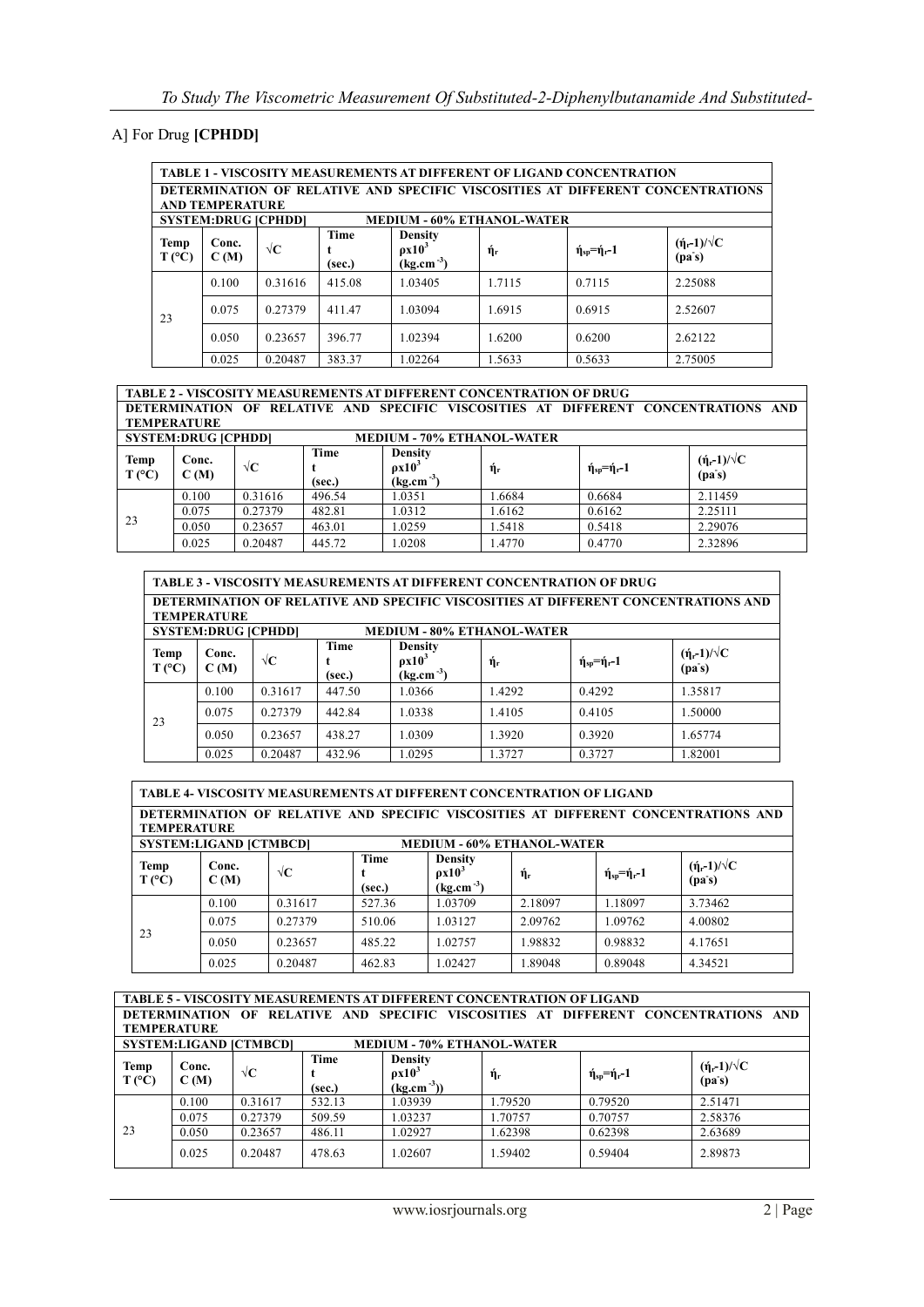| <b>TABLE 6 - VISCOSITY MEASUREMENTS AT DIFFERENT CONCENTRATION OF LIGAND</b>       |                    |                               |                |                                                           |         |                        |                                 |  |  |  |  |
|------------------------------------------------------------------------------------|--------------------|-------------------------------|----------------|-----------------------------------------------------------|---------|------------------------|---------------------------------|--|--|--|--|
| DETERMINATION OF RELATIVE AND SPECIFIC VISCOSITIES AT DIFFERENT CONCENTRATIONS AND |                    |                               |                |                                                           |         |                        |                                 |  |  |  |  |
|                                                                                    | <b>TEMPERATURE</b> |                               |                |                                                           |         |                        |                                 |  |  |  |  |
|                                                                                    |                    | <b>SYSTEM:LIGAND [CTMBCD]</b> |                | <b>MEDIUM - 80% ETHANOL-WATER</b>                         |         |                        |                                 |  |  |  |  |
| <b>Temp</b><br>$T (^{\circ}C)$                                                     | Conc.<br>C(M)      | $\sqrt{\mathbf{C}}$           | Time<br>(sec.) | <b>Density</b><br>$\rho x 10^3$<br>$(\text{kg.cm}^{-3}))$ | ή,      | $\eta_{sp} = \eta - 1$ | $(\eta_r-1)/\sqrt{C}$<br>(pa's) |  |  |  |  |
|                                                                                    | 0.100              | 0.31617                       | 536.51         | 1.04018                                                   | 1.71897 | 0.71897                | 2.27365                         |  |  |  |  |
| 23                                                                                 | 0.075              | 0.27379                       | 515.77         | 1.03707                                                   | 1.64757 | 0.64757                | 2.36467                         |  |  |  |  |
|                                                                                    | 0.050              | 0.23657                       | 497.51         | 1.03317                                                   | 1.58327 | 0.58327                | 2.46486                         |  |  |  |  |
|                                                                                    | 0.025              | 0.20487                       | 479.68         | 1.02997                                                   | 1.52179 | 0.52179                | 2.54619                         |  |  |  |  |

|                                  |  |  | A and β Co-Efficient Value from Graphs at Different Temperatures for 60%, 70% and 80% Ethanol- |  |  |  |
|----------------------------------|--|--|------------------------------------------------------------------------------------------------|--|--|--|
| Water Mixture for drugs [CPHDD]. |  |  |                                                                                                |  |  |  |

| TABLE – 7 - FOR [CPHDD]             |                        |          |             |  |  |  |  |  |  |
|-------------------------------------|------------------------|----------|-------------|--|--|--|--|--|--|
| <b>W-E Mixture</b><br>$\frac{0}{0}$ | Temp<br>$\circ$ $\sim$ | Mean "A" | (Slope "m") |  |  |  |  |  |  |
| 60                                  | $\sim$                 | 3.045    | $-4.5197$   |  |  |  |  |  |  |
| 70                                  | $\sim$                 | 2.35     | $-1.1897$   |  |  |  |  |  |  |
| 80                                  | $\mathcal{L}$          | 2.17     | $-4.5397$   |  |  |  |  |  |  |

**A and β Co-Efficient Value from Graphs at Different Temperatures for 60%, 70% and 80% Ethanol-Water Mixture for drugs [CTMBCD].**

| $TABLE - 8 - FOR [CTMBCD]$          |                 |          |             |  |  |  |  |  |  |
|-------------------------------------|-----------------|----------|-------------|--|--|--|--|--|--|
| <b>W-E Mixture</b><br>$\frac{0}{0}$ | Temp<br>$\circ$ | Mean "A" | (Slope "m") |  |  |  |  |  |  |
| 60                                  | 23              | 4.53     | $-5.5199$   |  |  |  |  |  |  |
| 70                                  | 23              | 2.73     | $-1.6299$   |  |  |  |  |  |  |
| -80                                 | 23              | 2.63     | $-2.7797$   |  |  |  |  |  |  |

## **III. Result And Discussion**

The relative viscosity was determined by using following formula

**ηr =** Ds x ts / Dw x tw

Where, **η**<sub>**r**</sub> = Relative viscosity of drug solution, Ds and Dw are density of drug solution and density of water, ts and tw are the time flow for drug solution and water respectively.

The relative viscosities have been analyzed by Jone's-Doles equation as,

 $(nr-1)/\Gamma$ C = A+β $\Gamma$ C

Where, C is molar concentration of the drug solution, A is the Falkenhagen coefficient which is the measure of solute-solute interactions and β is the Jones-Dole coefficients which is the measure of solute-solvent interactions.

The graph are plotted between (ηr-1)/ΓC versus ΓC. The graph for each system gave linear straight line gave value of β-coefficient.

In the present study it was observed that when the concentration of drugs decreases, the density and relative viscosity also decreases for [CPHDD] and [CTMBCD] drugs at  $23^{\circ}$ C temperature in ethanol-water mixture. This is due to the fact that when the concentration decreases the number of solute molecule decreases and at same time percentage of solvent molecules increases in the solution which is responsible to increases solvation effect.

At  $23^{\circ}$ C for 60% ethanol-water mixture.

| Drug         | [CPHDD]              | [CTMBCD]     |  |  |  |  |  |
|--------------|----------------------|--------------|--|--|--|--|--|
| nr           | 1.8109               | 2.1807       |  |  |  |  |  |
| Substitution | $CON(-CH_3)_2$ group | $-CH3$ group |  |  |  |  |  |

At 23<sup>o</sup>C for 60% ethanol-water mixture, the relative viscosity (ηr) of [**CPHDD**] is found to be 1.8109 and for [**CTMBCD**] it is 2.1807. Generally, it was observed that, when the molecules are aromatic the relative viscosity is always greater. This trend was observed in [**CPHDD**]. Literature survey also reveals that, when there is a bulkier group, the relative viscosity is greater. But in this investigation, the value of relative viscosity of [**CTMBCD**] is greater than [**CPHDD**]. It means that, only the bulkiness of the group as a substituent not only interfere the values of relative viscosity but the reactivity and stability and tautomeric properties also interfere the values of relative viscosities. It is clear from the result that, in case of [**CPHDD**] the substituted amide group is present of adjacent carbon of benzene ring which is not directly attached to the benzene nucleus well as there